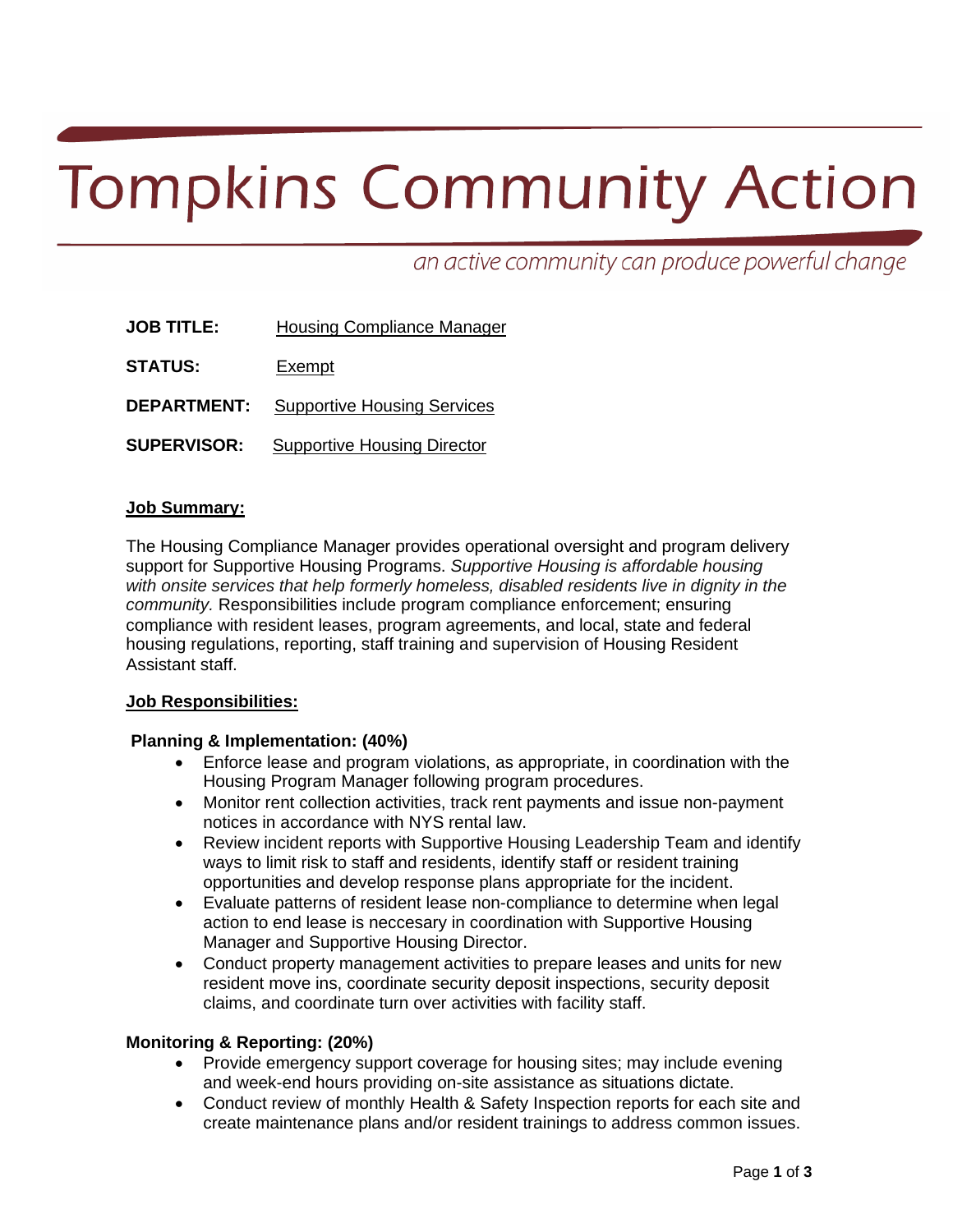- Conduct monthly monitoring at each Supportive Housing site to ensure proper building maintenance; includes review of daily staff monitoring reports.
- Coordinates major repairs with Facility Director and ensures maintenance plans are implemented.
- Provide initial and annual staff training on the lease, program agreement and fair housing regulations.
- Compiles and submits monthly reports to Director as defined and directed.

## **Supervision & Staff Development: (20%)**

- Hires, evaluates, trains and mentors Housing Resident Assistants using a trauma informed care perspective.
- Meets regularly with staff; defining priorities and work scopes, providing guidance and resources to meet work expectations and program goals.
- Identify and support training opportunities for staff skill development.
- Responsible for staff orientation, new hire evalautions at 30, 60, 90 days after hire and annual performance evaluations; developing annual Professional Development Plans for staff.
- Periodic review of job descriptions; recomending changes to Department **Director**
- Review and consolidate monthly reports collected from staff to assist with quarterly report submissions.

# **Networking & Program Development: (10%)**

- Participate in ongoing program assessment, development of annual program goals and provide input for program budget development.
- Prepare program reports as requested.

# **Other: (10%)**

- Input and utilization of agency wide intake tracking system
- Attend staff, department and agency meetings
- Participate in trainings and conferences, as requested
- Other duties and responsibilities as assigned; may include nights and weekends

#### **Required Knowledge, Skills, and Abilities:**

- Promote agency mission and adhere to policies, procedures and guidelines as defined by TCAction and program funders.
- Ability to work with diverse groups and individuals
- Ability to understand and interpret federal, state, and local regulations.
- Excellent oral, interpersonal and written communications skills
- Ability to work in public relations, networking and collaborative capacities
- Knowledge of computer functions, competence using Microsoft Office Suite and related programs
- Experience in data collection, program outcome reporting and regulatory compliance
- Provide program support during non-traditional hours; may include nights and weekends
- Frequent sitting, working at computer keyboard and desk, regular standing to file, perform other office functions, occasional bending, stooping and lifting up to 25 lbs.
- Bi-Annual satisfactory physical including TB test (Mantoux or Chest X-ray)